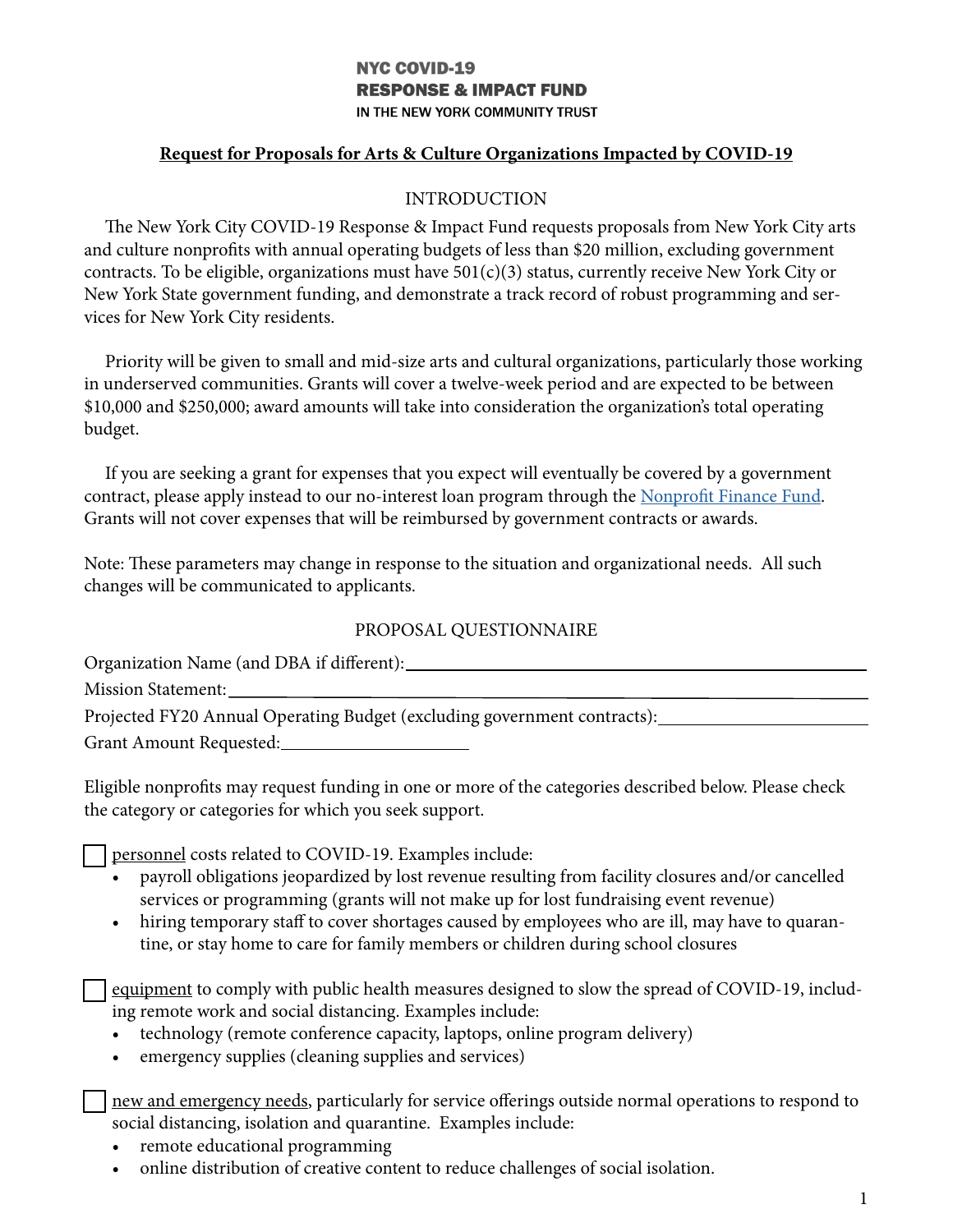Please answer the following questions in the space provided.

1. Describe the population your organization serves, including age, geographic area, and any other relevant common characteristics, i.e., disability or immigration status. (250 words or less)

2. Describe the COVID-19 issues your organization is facing—both internally and in meeting the needs of your stakeholders. (400 words or less)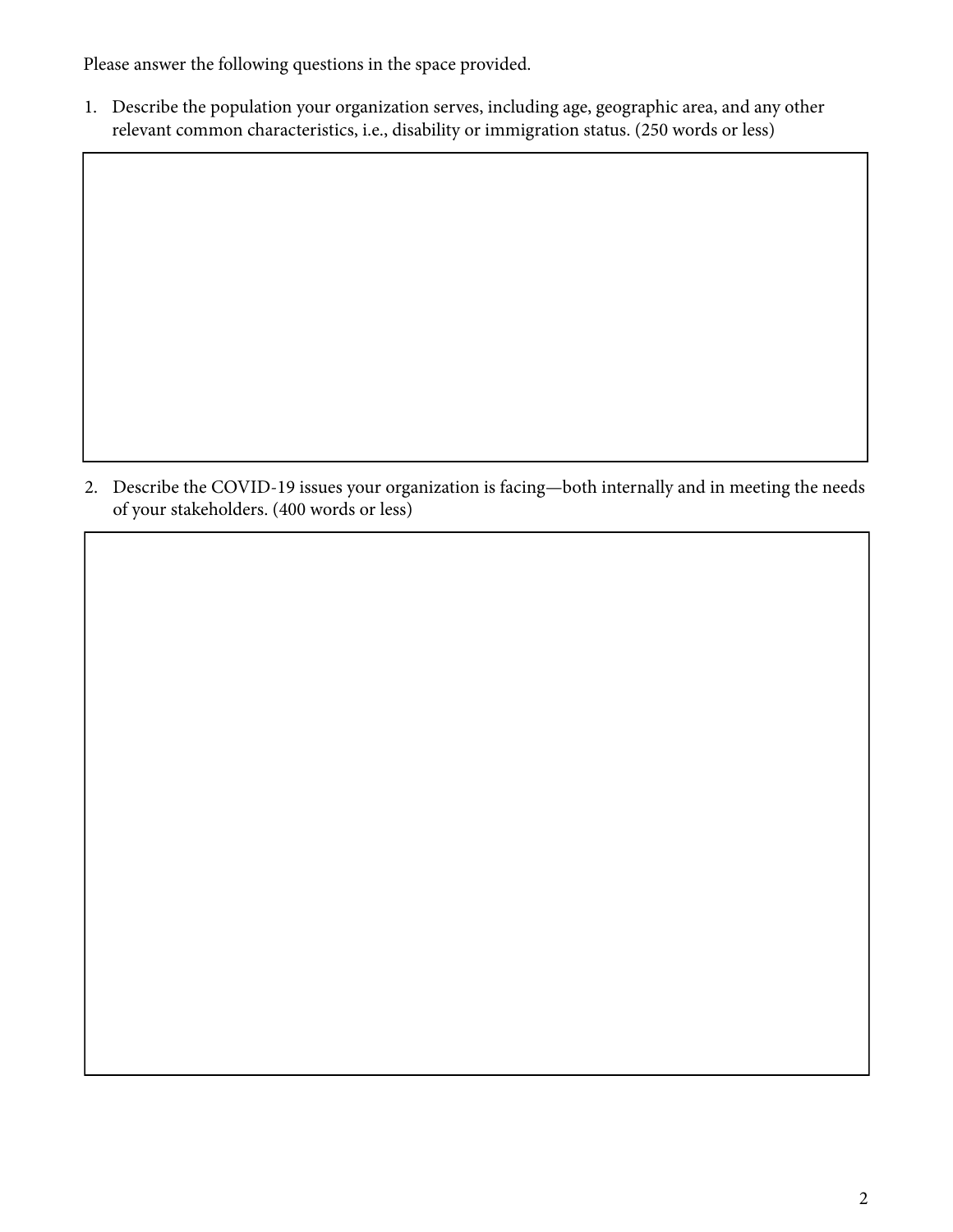3. How will the requested funding help your organization address the COVID-19 issues you described for each category you checked above? (400 words or less)

4. Budget: for each category of funding requested above, please indicate how much you are seeking and itemize how you would spend the funds, i.e., how much will be spent for equipment (including the quantity and cost of the equipment); personnel (including titles); and new program-related costs. (200 words or less)

5. Real Property (check all that apply): own  $\Box$  rent  $\Box$  other  $\Box$ . If you own or rent, please provide a brief description of the property (offices, conference rooms, gallery space), including the address and an estimate of the square footage. (100 words or less)